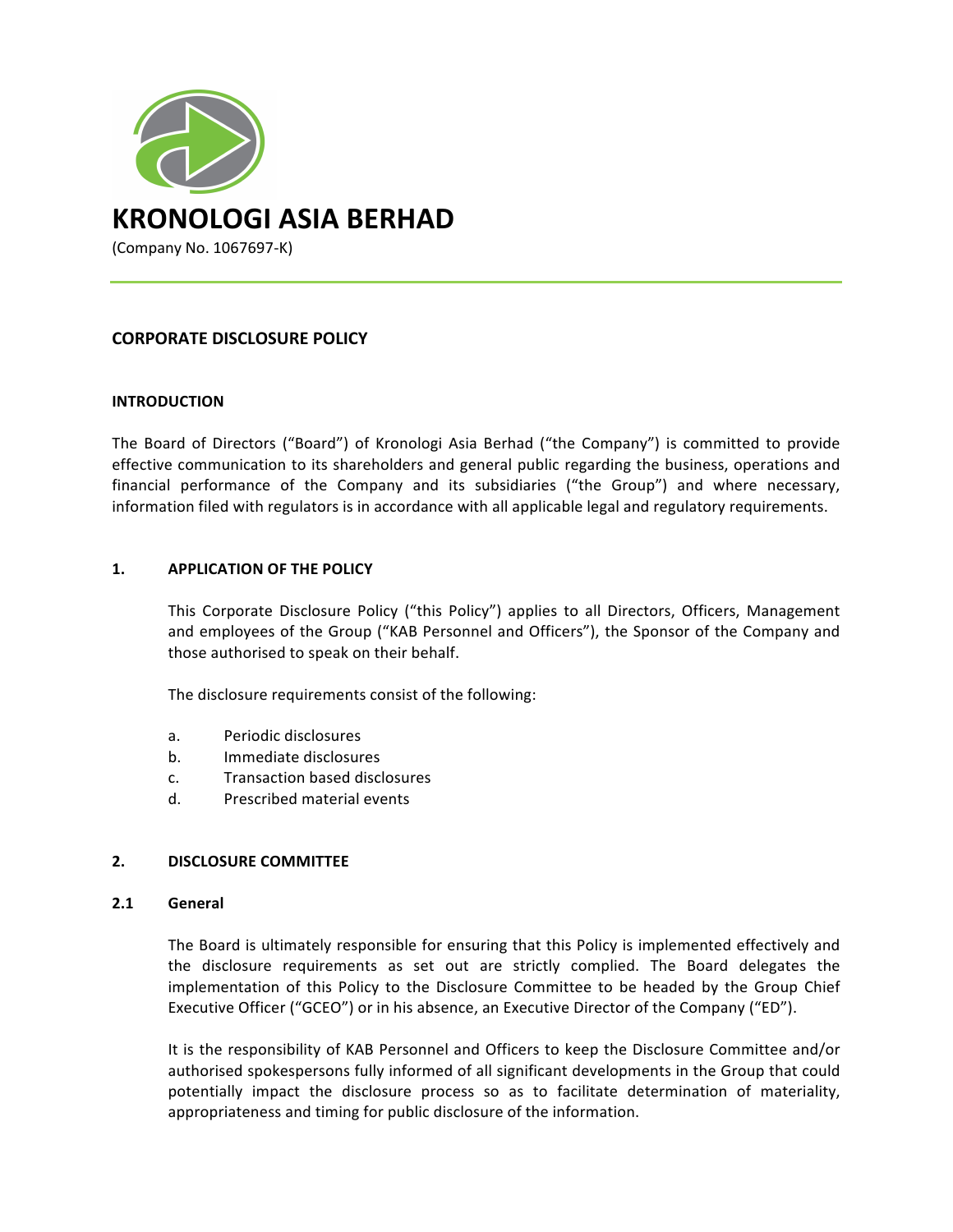# **2 Kronologi Asia Berhad – Corporate Disclosure Policy**

## **2.2 Composition of the Disclosure Committee**

The Disclosure Committee comprises the following members:

- a. GCEO or in his absence, an ED
- b. Group Finance Manager ("GFM")
- c. Outsourced Company Secretary Agent ("Secretary Agent")
- d. Sponsor

The GFM will serve as the primary contact person for the Disclosure Committee and will engage other members as necessary and appropriate to the matter at hand. In his or her absence, other members can be contacted for matters referred to in this Policy.

Pursuant to Rule 4.10 of the ACE Market Listing Requirements ("AMLR") of Bursa Malaysia Securities Berhad ("Bursa Securities"), the Sponsor of the Company must review any Public Document to be submitted or disclosed by the Company to Bursa Securities except -

- o the annual audited financial statements issued by the Company;
- $\circ$  announcements made by the Company as referred to under Rule 9.17(2)(a) of AMLR of Bursa Securities ; or
- $\circ$  where the Company has appointed, an entity other than the Sponsor to be an Adviser for the purpose of preparation or submission of the Public Document to Bursa Securities.

"Public Document" means any document issued by the Company to the public or to the holders of any class of securities in the Company pursuant to the AMLR of Bursa Securities.

# **3. DESIGNATED SPOKESPERSONS**

The Company designates a limited number of spokespersons ("Authorised Spokespersons") responsible for disclosure of corporate information and communication with Bursa Securities, investment analysts, potential investors or the media.

The following personnel are currently the Authorised Spokespersons wherein they may authorise other persons to communicate with the media or the investor community from time to time:-

- a. GCEO or in his absence, an ED
- b. GFM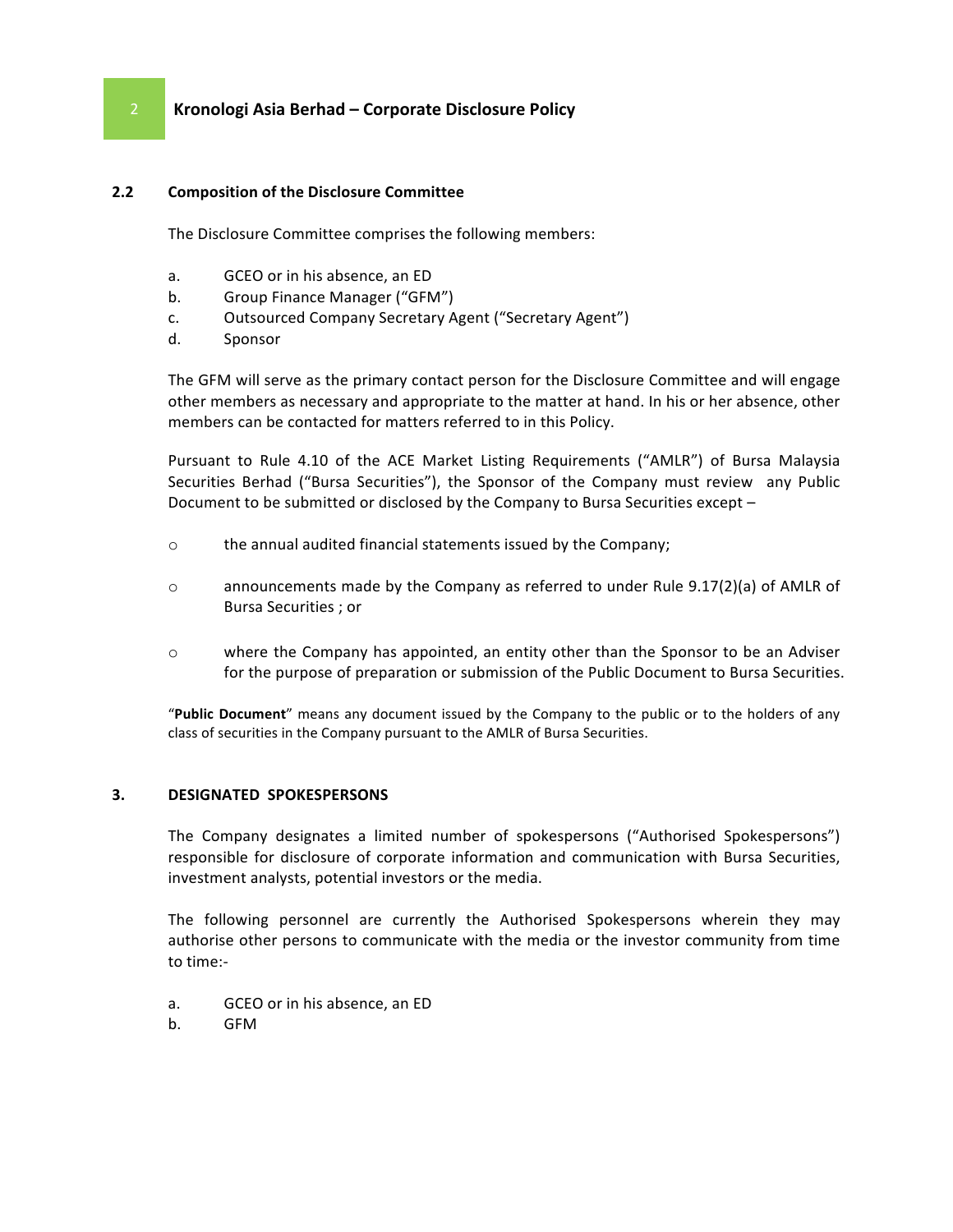# **8** Kronologi Asia Berhad – Corporate Disclosure Policy

In addition, the representatives designated by the Secretary Agent are authorised to release and submit all relevant announcements, periodic financial reports/returns, disclosure forms as approved by the Director(s) and/or the Sponsor of the Company and/or any other secretarial related information to Bursa Securities and Securities Commission of Malaysia for and on behalf of the Company, including to communicate, orally or in writing, with Bursa Securities and/or any other authorities as well as the shareholders and beneficial owners regarding secretarial, corporate governance, other shareholders or administrative matters.

KAB Personnel and Officers who have not been designated by the Authorised Spokespersons **MUST NOT** respond under any circumstances to inquiries from the investment community, the media or others. All such inquiries should be referred to the Authorised Spokespersons or to those persons designated by the Authorised Spokespersons, from time to time.

#### **4. RESPONSIBILITIES AND PROCEDURES FOR DISCLOSURE OF MATERIAL INFORMATION**

The Disclosure Committee will manage all the Company's release of announcements of material information to Bursa Securities through the Secretary Agent via their BURSALINK.

The Secretary Agent and/or Finance team of the Company or the appointed merchant banks will draft the announcement which will then be reviewed by the Disclosure Committee to ensure compliance with the AMLR of Bursa Securities and accuracy of the contents in the announcement.

All announcements must be approved by the GCEO before its release to Bursa Securities. In the absence of the GCEO, an Executive Director or in the absence of the Executive Director, the Senior Independent Director shall approve the announcement.

After public dissemination, the announcement will be made available and accessible on the Company's website. The Head of Investor Relations and GFM are responsible for ensuring that the information contained in the "Investor Relations" section of the Company's website is accurate and kept up-to-date.

#### **5. CONFIDENTIALITY OF INFORMATION**

Any employee privy to confidential corporate information is prohibited from communicating such information to anyone else, unless it is necessary to do so in the course of business or required by law or authorised by the Disclosure Committee. Efforts will be made to limit access to such confidential information to only those who "need to know" the information.

Outside parties privy to undisclosed material information concerning the Company will be told that they must not divulge such information to anyone else.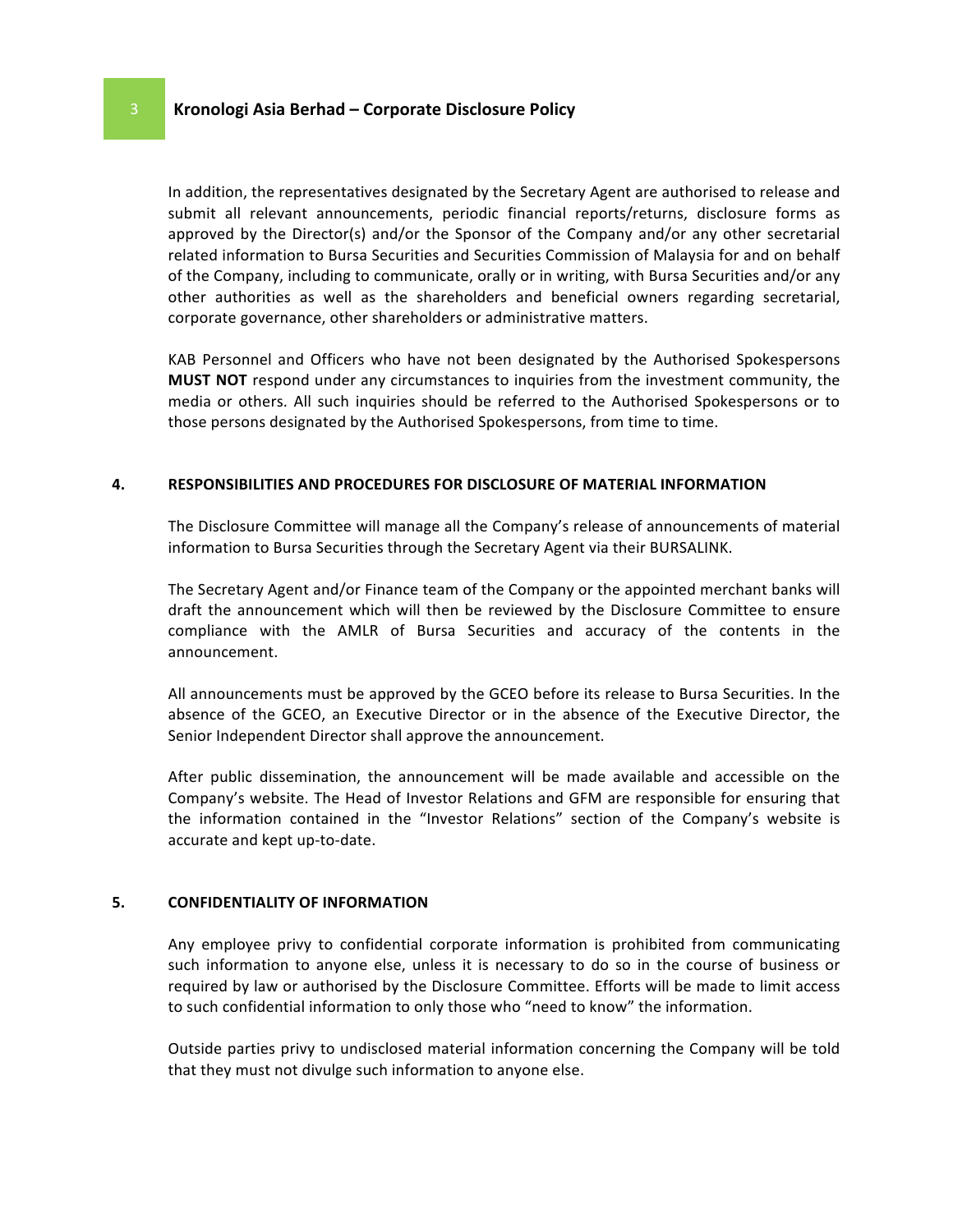#### **6. MATERIAL INFORMATION**

For the purpose of this Policy, material information should follow the guidelines and interpretation of applicable rules and regulation of AMLR of Bursa Securities.

As a general guideline, information relating to the business and affairs of the Company is considered material, if it is reasonably expected to have a material effect on:-

- a. the price, value or market activity of any of the Company's securities;
- b. the decision of a holder of securities of the Company or an investor in determining his or her choice of action;
- c. the anticipated impact of the information on the Company's entire scope of activities; or
- d. the anticipated impact of the information on the Company's financial position performance.

#### **7. IMMEDIATE DISCLOSURE OF MATERIAL INFORMATION**

Subject to the terms of this Policy, material information will be announced immediately to Bursa Securities first and made available on the Company's website. The Company would endeavour to take a consistent approach to materiality.

#### 8. **CLARIFICATION, CONFIRMATION OR DENIAL OF RUMOURS OR REPORTS**

Whenever the Company becomes aware of a rumour or report, true or false, that contains material information, it will consult with its Directors, major shareholders and such other persons familiar with the matter, to ascertain whether:-

- a. the rumour or report contains undisclosed material information; and
- b. immediate disclosure is required to clarify, confirm or deny the rumour or report.

All announcements made must contain sufficient facts to support the clarification, confirmation or denial.

#### **9. UNUSUAL MARKET ACTIVITY**

Where there is unusual trading activity or price movement in the Company's securities, the Company must upon query from Bursa Securities undertake due enquiry with the relevant persons such as its Directors and major shareholders to determine the cause and issue a clarifying announcement.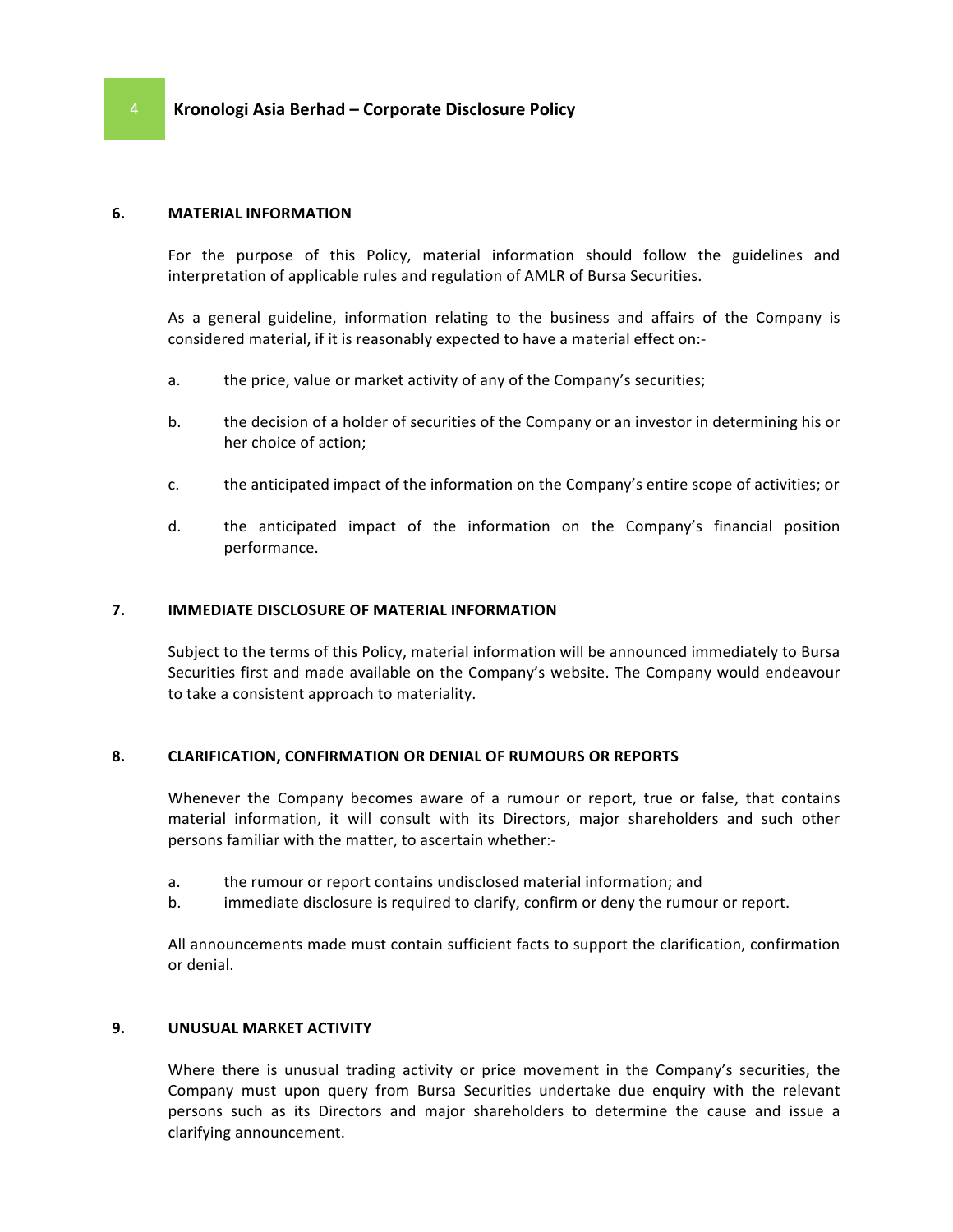#### **10. WITHHOLDING OF MATERIAL INFORMATION**

Material information may be kept confidential temporarily if the immediate release of the information would be unduly detrimental to the interests of the Group. In such cases, the information will be kept confidential at all times to minimise leakage of information until the Disclosure Committee determines it is appropriate to publicly disclose or that the Company has a legal obligation to do so.

The Company will monitor its market activity and rumours or news reports concerning the information (if any). If confidentiality of information is lost or cannot be maintained, the Company shall immediately announce the information to Bursa Securities.

#### 11. **DEALINGS WITH ANALYSTS, INVESTORS AND THE MEDIA**

Authorised Spokespersons are permitted to participate in briefing sessions with the financial analysts, institutional investors, media and other market professionals on an individual or small group basis as needed and will initiate contacts or respond to their calls in a timely, consistent and accurate fashion in accordance with this Policy. The Company will provide only factual and non-speculative information during such meetings/briefings.

If during such meetings or responses to the calls, there is inadvertent selective disclosure of previously undisclosed material information, the Company will immediately disclose such information and/or consider whether a request for suspension is needed to enable release of information.

#### **12. INSIDER TRADING RESTRICTION**

Under Section 188(1) of the Capital Market & Services Act 2007 ("CMSA"), a person is an "insider" if that person:

- a. Possesses information that is not generally available which on becoming generally available a reasonable person would expect it to have a material effect on the price or the value of the securities; and
- b. Knows or reasonably ought to know that information is generally not available.

Based on the above definitions, these persons would include but not limited to the following:

- o Directors, officers and employees of the Group;
- o Persons who provide business or professional services to the Group; and
- $\circ$  Any other person or company informed on undisclosed material information about the Group by any of the above parties.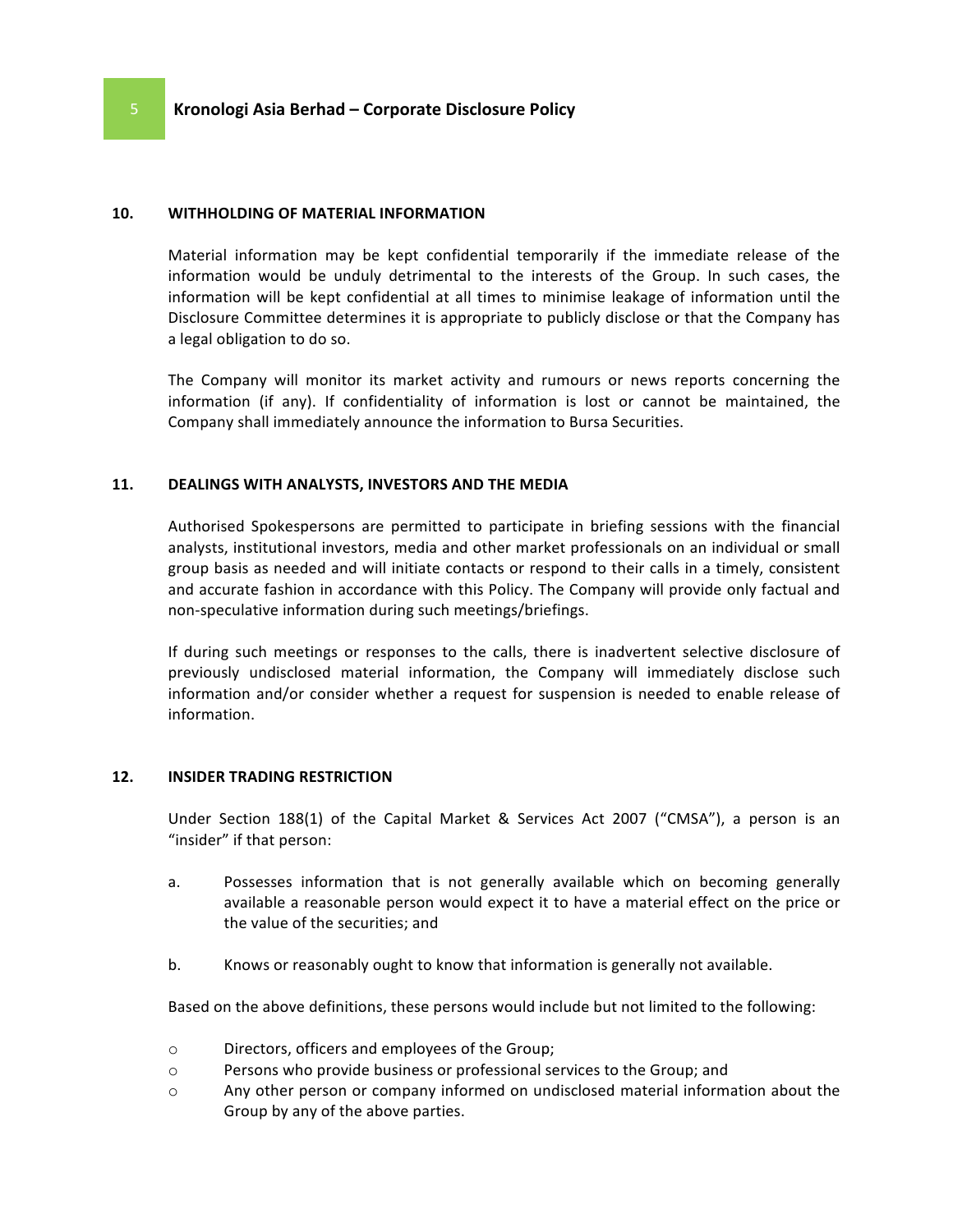# 6 **Kronologi Asia Berhad – Corporate Disclosure Policy**

As such, the persons stated above with insider knowledge of undisclosed material information, is prohibited from trading in the Company's securities until after the information has been publicly disclosed.

#### **13. CLOSED PERIODS**

Pursuant to Rule 14.02 (b) of the AMLR of Bursa Securities, "Closed Period" refers to a period commencing 30 calendar days before the targeted date of announcement up to the date of the announcement of the Company's quarterly results to Bursa Securities.

The above requirement applies to dealings in the Company's securities by the following persons (collectively referred to as "Affected Person"):

- a. A director of the Company or its major subsidiary
- b.  $*$  A principal officer of the Company or its major subsidiary

*\*Principal officer means the chief executive who is not a director, Chief Financial Officer* or any other employee of the Company or its major subsidiary respectively who has *access or is privy to price-sensitive information.*

As required under the AMLR of Bursa Securities, the Affected Person should refrain from dealings in the Company's securities during the Closed Period.

The Affected Person who wishes to deal in the Company's securities during a Closed Period must first give notice of his intention to deal in writing to the Company and further complies with Rule 14.08 of AMLR of Bursa Securities.

In summary, the procedures for dealing during Closed Period are as follows:

- $\circ$  before any proposed dealing, the Affected Person must give notice of intention to deal in writing to the Company during a Closed Period;
- $\circ$  upon receipt of such notice, the Company must immediately announce it to Bursa Securities;
- o any proposed dealing can only be effected after 1 full market day from the date of the announcement made above;
- $\circ$  the affected person must give notice of his/her dealing in writing to the Company Secretary of the Company within 1 full market day after the dealing has occurred;
- $\circ$  the Company must immediately announce such notice to Bursa Securities.